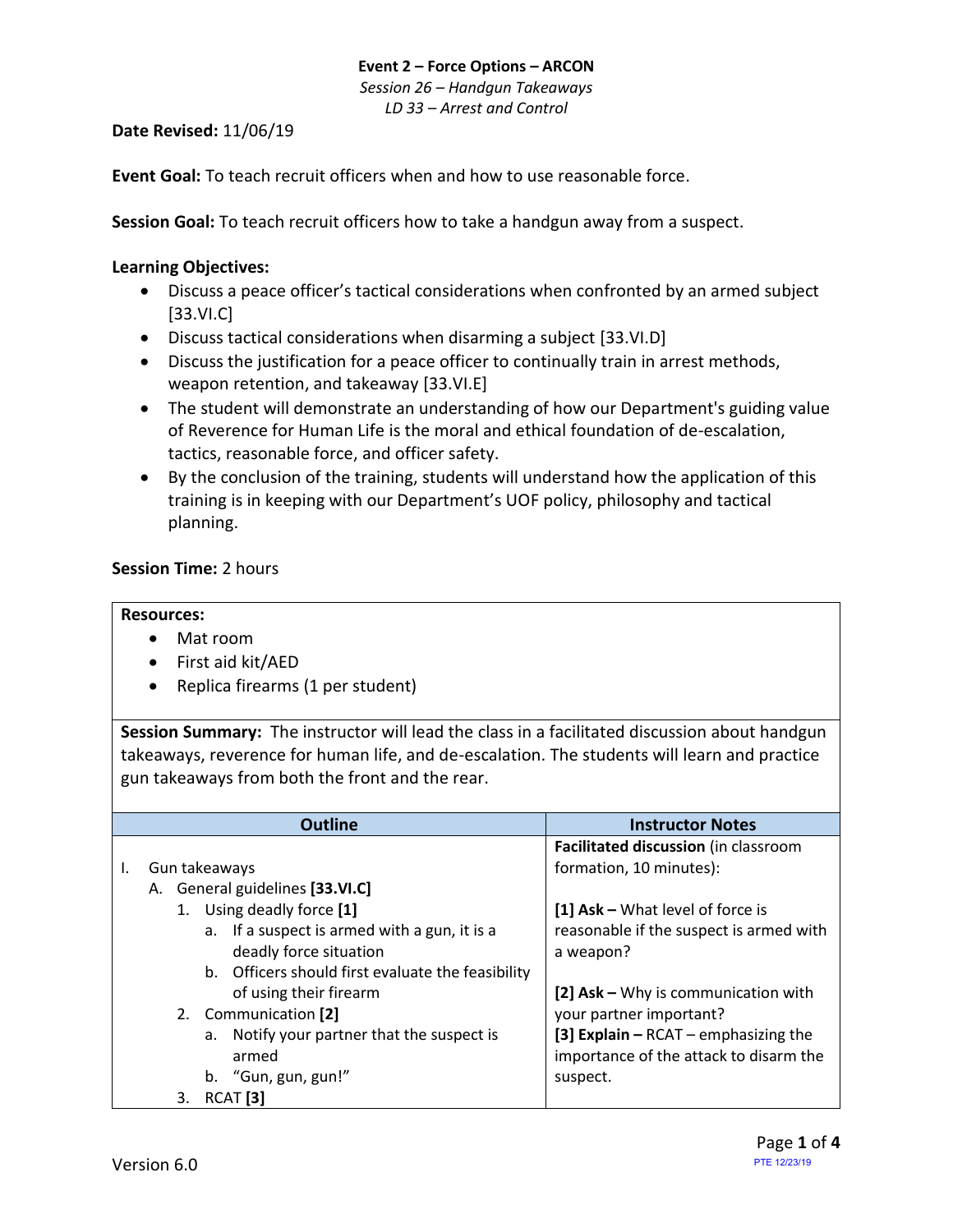# **Event 2 – Force Options – ARCON**

*Session 26 – Handgun Takeaways*

<span id="page-1-1"></span><span id="page-1-0"></span>

| LD 33 - Arrest and Control |    |                                                    |                                            |  |  |  |
|----------------------------|----|----------------------------------------------------|--------------------------------------------|--|--|--|
|                            |    | Acronym to help remember the steps of<br>a.        |                                            |  |  |  |
|                            |    | gun takeaways                                      | [4] $Ask - Why$ is it important to         |  |  |  |
|                            |    | Redirect<br>b.                                     | continue training these techniques         |  |  |  |
|                            |    | Control<br>c.                                      | after the academy?                         |  |  |  |
|                            |    | Attack<br>d.                                       |                                            |  |  |  |
|                            |    | e. Take                                            | ➤<br>Warm up and stretch                   |  |  |  |
|                            | 4. | Ongoing training [4] [33.VI.E]                     | Note: All instructor notes regarding<br>➤  |  |  |  |
|                            |    | Necessary to maintain a high level of skill<br>а.  | the number of repetitions may be           |  |  |  |
|                            |    | Officers do not know when they will need<br>b.     | modified by the instructor based           |  |  |  |
|                            |    | to use these techniques                            | on the needs of the students, to           |  |  |  |
|                            |    | All arrest and control techniques are<br>c.        | achieve proficiency.                       |  |  |  |
|                            |    | perishable                                         |                                            |  |  |  |
|                            |    | d. Particularly applicable to gun takeaways        |                                            |  |  |  |
|                            |    | and weapon retention because it is rare            | [5] Ask - How can using gun takeaways      |  |  |  |
|                            |    | that officers must use these techniques            | demonstrate a reverence for human          |  |  |  |
|                            |    | B. Reverence for human life [5]                    | life?                                      |  |  |  |
|                            |    | 1. Guiding principle in any use of force situation | Give some examples of when it<br>$\bullet$ |  |  |  |
|                            | 2. | It is both moral and ethical to place the highest  | would be reasonable to use gun             |  |  |  |
|                            |    | value on human life                                | takeaways.                                 |  |  |  |
|                            | 3. | Not policy, but a philosophy for how to            | Give an example of when it would<br>٠      |  |  |  |
|                            |    | approach police work                               | not be reasonable to use gun               |  |  |  |
|                            |    | 4. Consistent with the department's mission,       | takeaways.                                 |  |  |  |
|                            |    | vision, and values                                 |                                            |  |  |  |
|                            |    | 5. Helps build public trust                        |                                            |  |  |  |
|                            | 6. | Using tactical de-escalation techniques and        | [6] Ask - What is the department           |  |  |  |
|                            |    | reasonable force demonstrates this principle       | policy on attempting to de-escalate        |  |  |  |
| C.                         |    | Tactical de-escalation policy [6]                  | prior to using force?                      |  |  |  |
|                            |    | 1. Officers shall attempt to control an incident   |                                            |  |  |  |
|                            | 2. | By using time, distance, communications, and       | [7] Demonstrate and drill - Front gun      |  |  |  |
|                            |    | available resources                                | takeaway                                   |  |  |  |
|                            | 3. | To de-escalate the situation                       | Demonstrate                                |  |  |  |
|                            |    | 4. Whenever it is safe and reasonable to do so     | Break down key points and<br>$\bullet$     |  |  |  |
|                            |    | D. Front gun takeaway [7] [33.VI.D]                | common mistakes                            |  |  |  |
|                            |    | 1. Key points                                      | Drill step by step                         |  |  |  |
|                            |    | Redirect the muzzle with your support side<br>a.   | Start slow, one step at a<br>$\circ$       |  |  |  |
|                            |    | hand                                               | time (6-8 reps per step)                   |  |  |  |
|                            |    | Blade your shoulders and step forward with<br>b.   | Combine steps until the<br>$\circ$         |  |  |  |
|                            |    | both feet                                          | students are fluid in their                |  |  |  |
|                            |    | Control the gun by pinning it to the<br>c.         | technique                                  |  |  |  |
|                            |    | suspect's waistband                                | Allow students to practice<br>$\circ$      |  |  |  |
|                            |    | Keep your support side arm locked out with<br>d.   | on their own with                          |  |  |  |
|                            |    | bone alignment                                     | increasing speed (8-10                     |  |  |  |
|                            |    | Attack with strikes to the suspect's face<br>e.    | reps)                                      |  |  |  |
|                            |    | Reach under the gun and grab the rear<br>f.        |                                            |  |  |  |
|                            |    | sights with your primary hand                      |                                            |  |  |  |
|                            |    | Turn the slide towards the ground,<br>g.           |                                            |  |  |  |
|                            |    | breaking the suspect's grip                        |                                            |  |  |  |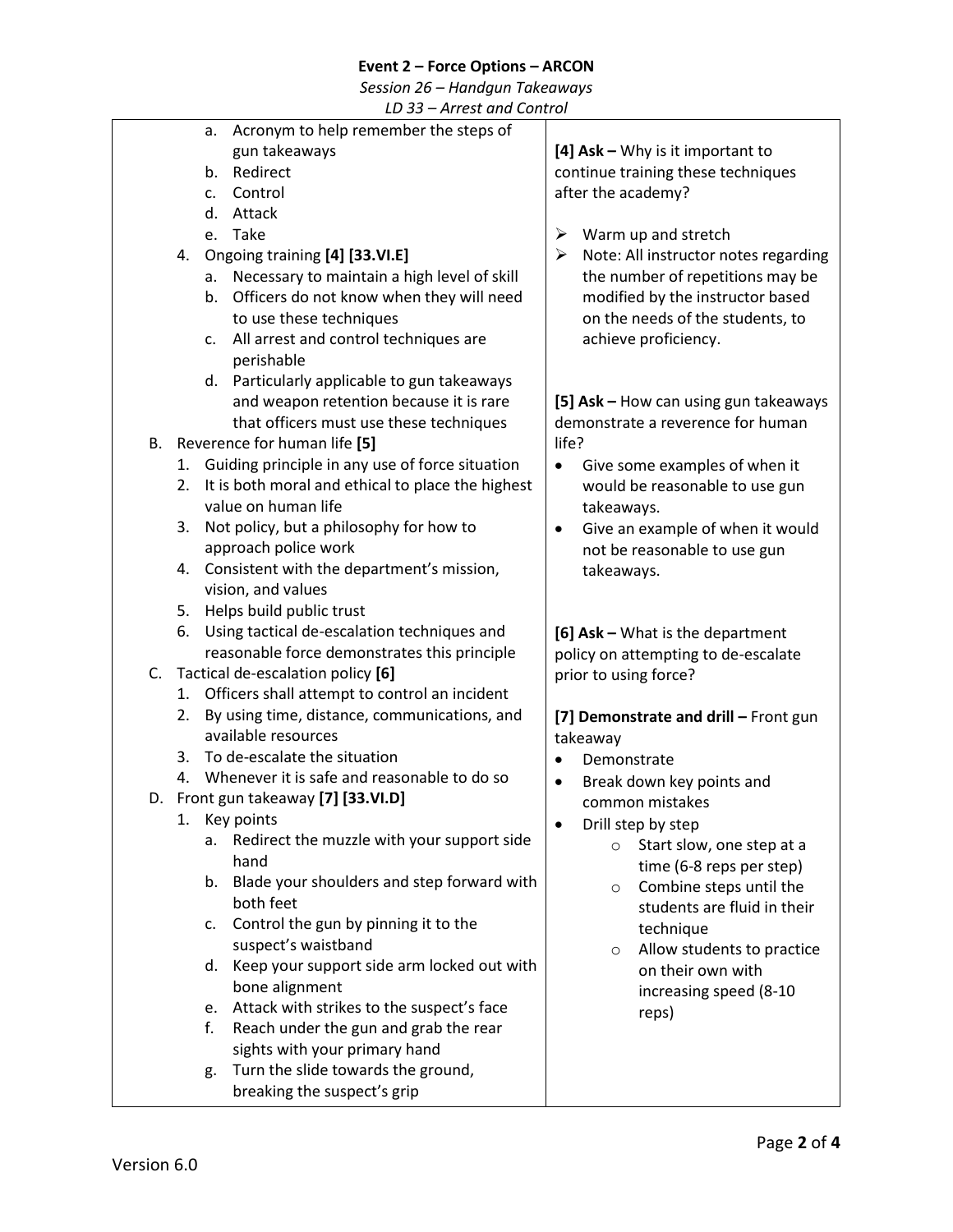## **Event 2 – Force Options – ARCON**

*Session 26 – Handgun Takeaways*

*LD 33 – Arrest and Control*

|          | LD JJ – AITEST UNU CONTUOI                                                                                                                                                                                                                                                                                                                                                                                                                                                                                                                                                                                                                                                                                                                                                                                                                                                                                                                                                                                                                                                                                                                                                                                                                                                                                                                                                                                                 |                                                                                                                                                                                                                                                                                                                                                                                                                                     |
|----------|----------------------------------------------------------------------------------------------------------------------------------------------------------------------------------------------------------------------------------------------------------------------------------------------------------------------------------------------------------------------------------------------------------------------------------------------------------------------------------------------------------------------------------------------------------------------------------------------------------------------------------------------------------------------------------------------------------------------------------------------------------------------------------------------------------------------------------------------------------------------------------------------------------------------------------------------------------------------------------------------------------------------------------------------------------------------------------------------------------------------------------------------------------------------------------------------------------------------------------------------------------------------------------------------------------------------------------------------------------------------------------------------------------------------------|-------------------------------------------------------------------------------------------------------------------------------------------------------------------------------------------------------------------------------------------------------------------------------------------------------------------------------------------------------------------------------------------------------------------------------------|
| 2.<br>Е. | Take the gun by pulling it directly to your<br>h.<br>primary side hip<br>Shuffle step back and tuck the suspect's<br>i.<br>gun behind your support side<br>Draw your firearm and give high risk<br>j.<br>commands<br>Common mistakes<br>Failing to keep your arm locked out when<br>а.<br>controlling the gun<br>Ineffective strikes<br>b <sub>1</sub><br>Attempting to take the gun prior to<br>c.<br>breaking the grip<br>Transferring the gun to the support side<br>d.<br>too soon<br>Rear gun takeaway [8]<br>1. Key points<br>Look over your shoulder and identify the<br>а.<br>gun<br>b. Redirect the muzzle by blading your<br>shoulders and sweeping your support side<br>arm<br>Control the gun by wrapping deep on the<br>c.<br>suspect's arm<br>Attack with an elbow strike to the suspect's<br>d.<br>face<br>e. Utilize a forearm frame to the suspect's<br>neck and collarbone area<br>Cinch down the control on the gun from<br>f.<br>the suspect's forearm to their wrist<br>Attack with a knee kick to the suspect's<br>g.<br>midsection<br>Grab the slide of the gun and break the<br>h.<br>suspect's grip straight down<br>Take the gun out at an angle, unthreading<br>i.<br>their finger from the trigger guard<br>Deliver an elbow strike after taking the gun<br>j.<br>1) Depending on distance, a hammer<br>strike is also an option<br>Tuck the gun behind your support side and<br>k.<br>back up | [8] Demonstrate and drill - Rear gun<br>takeaway<br>Demonstrate<br>$\bullet$<br>Break down key points and<br>$\bullet$<br>common mistakes<br>Drill step by step<br>$\bullet$<br>Start slow, one step at a<br>$\circ$<br>time (6-8 reps per step)<br>Combine steps until the<br>$\circ$<br>students are fluid in their<br>technique<br>Allow students to practice<br>$\circ$<br>on their own with<br>increasing speed (8-10<br>reps) |
| 2.       | Draw out your firearm and give high risk<br>I.<br>commands<br>Common mistakes                                                                                                                                                                                                                                                                                                                                                                                                                                                                                                                                                                                                                                                                                                                                                                                                                                                                                                                                                                                                                                                                                                                                                                                                                                                                                                                                              |                                                                                                                                                                                                                                                                                                                                                                                                                                     |
|          | Failing to take a big, deep step to the<br>а.<br>outside of the suspect's feet<br>Ineffective strikes<br>b.                                                                                                                                                                                                                                                                                                                                                                                                                                                                                                                                                                                                                                                                                                                                                                                                                                                                                                                                                                                                                                                                                                                                                                                                                                                                                                                |                                                                                                                                                                                                                                                                                                                                                                                                                                     |